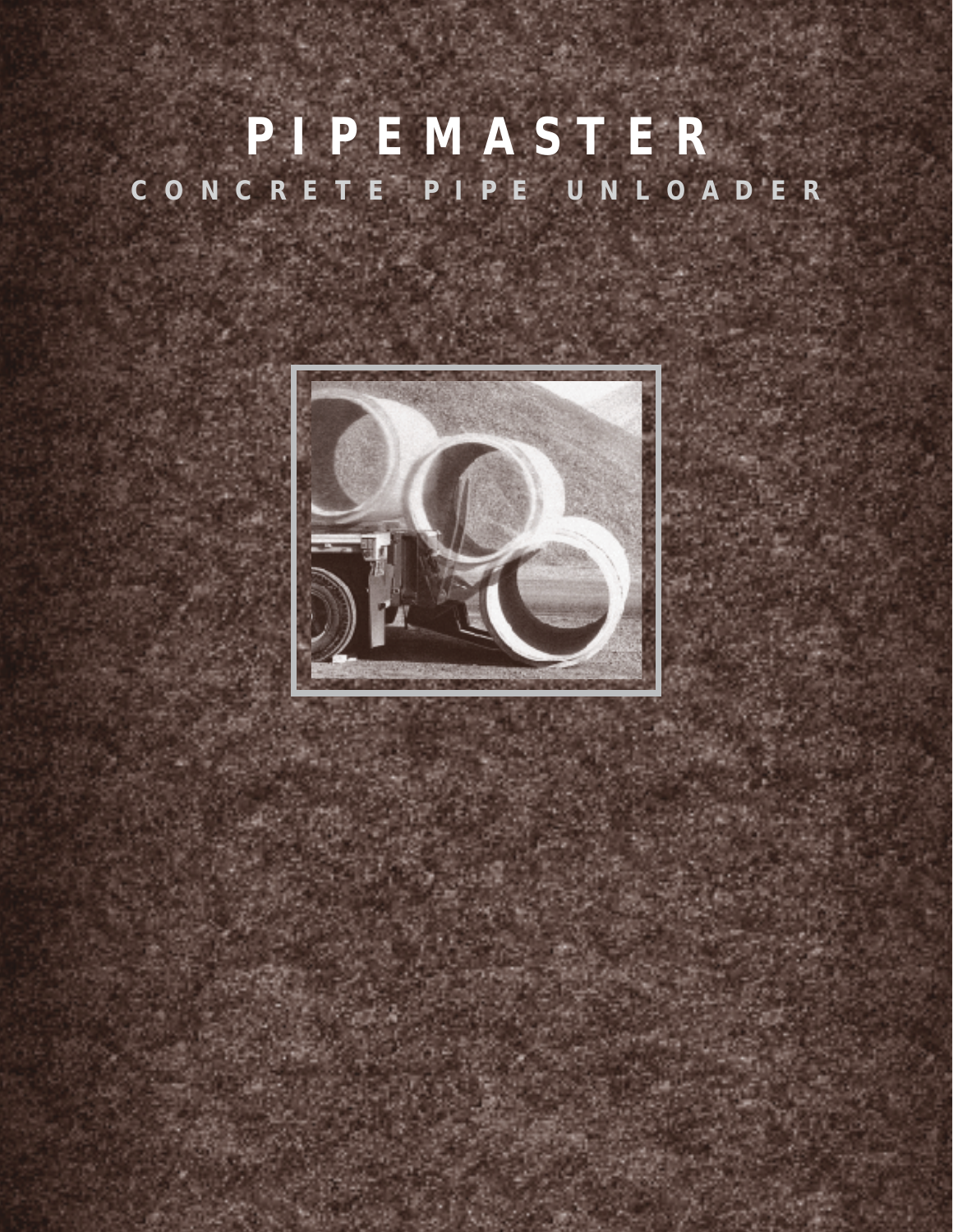# **The fast and dependable Pipemaster**



#### **Handles pipe gently**

The Pipemaster's smooth hydraulic action virtually eliminates pipe breakage. The pipe is securely cradled between the Pipemaster's frame and fork during unloading; and is gently lowered to the ground at a controlled rate.

#### **Speeds deliveries**

The Pipemaster can unload pipe almost as fast as they can be rolled off the truck...and just the driver does the job! There's no need to send an extra man to the job site or to wait for the contractor's crew or equipment which often results in lengthy delays. The Pipemaster allows trucks to make more deliveries per day...to haul more pipe with your present fleet.



#### **Simple to operate**

One simple control (shown above) sets the hydraulic system of the Pipemaster to unload any size of pipe within the capacity of the unloader. The control is set for the size of the pipe to be unloaded and no further adjustment is required until all pipe of that size are unloaded. Just roll the pipe to the Pipemaster and it automatically unloads and resets for the next pipe.



- **1.** To unload concrete pipe, the pipe is simply rolled to the Pipemaster. The Pipemaster automatically restrains the pipe and securely cradles it between its forks and specially engineered frame. A built-in hydraulic cushion absorbs the initial impact of fast-rolling pipe to protect the pipe and the unloader's components.
- **2.** The weight of the pipe automatically causes the Pipemaster's forks to start lowering. To insure safe unloading, the pipe is securely cradled throughout descent. The speed of descent is infinitely adjustable and is easily set to unload various sizes of pipe.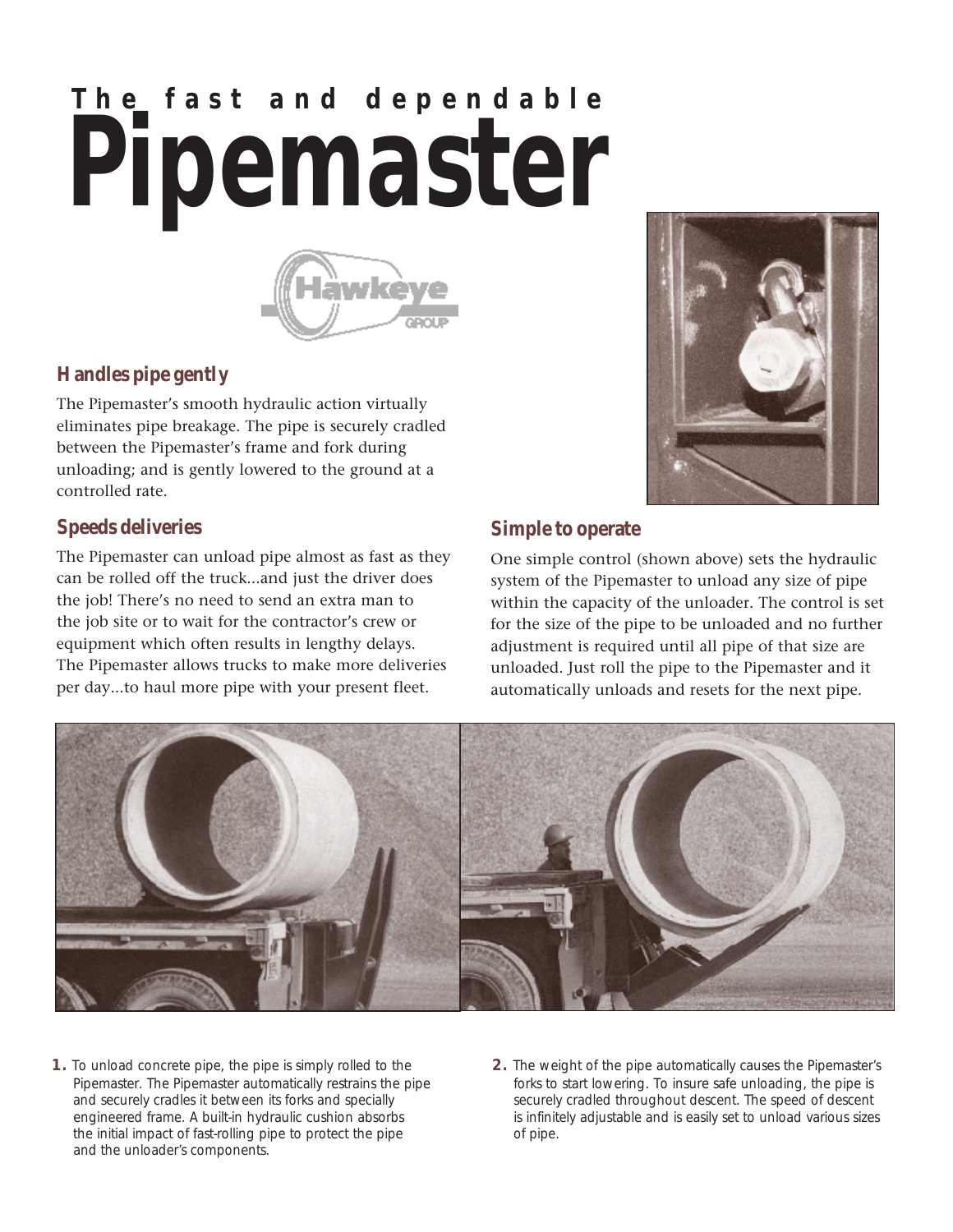## **Pipemaster also delivers these advantages**

#### **Economical**

The Pipemaster requires no expensive pumps, motors, or external power sources to purchase or maintain. It's a completely self-contained unit that easily mounts on any trailer. The Pipemaster's rugged construction and dependable hydraulic resistance unloading system assures years of trouble-free pipe unloading.



#### **Compact and portable**

The Pipemaster can be used on any trailer equipped with a Pipemaster mounting rack. Just set the Pipemaster in the mounting rack and lock it in place. There's no power hookups or adjustments to make. All Pipemasters can be easily removed from the trailer or switched from trailer-to-trailer to meet daily unloading requirements.

#### **Simple installation**

It's easy to equip trailers with Pipmaster Concrete Pipe Unloaders. The only attachment is a stationary mounting rack that is welded to the rear of the trailer. The mounting rack can normally be installed in several hours and can be done by your own personnel. Installation is uncomplicated as no pumps, motors, power hookups or fine adjustments are required. The mounting rack is installed in an out-of-the-way location and does not interfere with other trailer uses.

#### **Low maintenance**

The Pipemaster's rugged construction and tough hydraulic system is designed to withstand the rigors of concrete pipe unloading and has been proven through years of dependable service world-wide. And since the Pipemaster is completely self-contained, there are no troublesome pumps or power sources to service and maintain.

#### **Wide unloading range**

The Pipemaster unloads nearly all the pipe sizes produced by the average pipe plant. Models are available to unload pipe weighing as little as 100 lbs. (45kg) and pipe up to 96'' (2400 mm) diameter or 20,600 lbs. (9344 kg).



- **3.** When the Pipemaster's forks descend and touch the ground, the pipe is free to roll from the unloader. The Pipemaster's pipe contact surfaces are protected with replaceable abrasion resistant pads to assure years of usage.
- **4.** After the pipe is unloaded, the forks automatically reset for the next pipe. Pipe can be unloaded almost as fast as they can be rolled off the truck.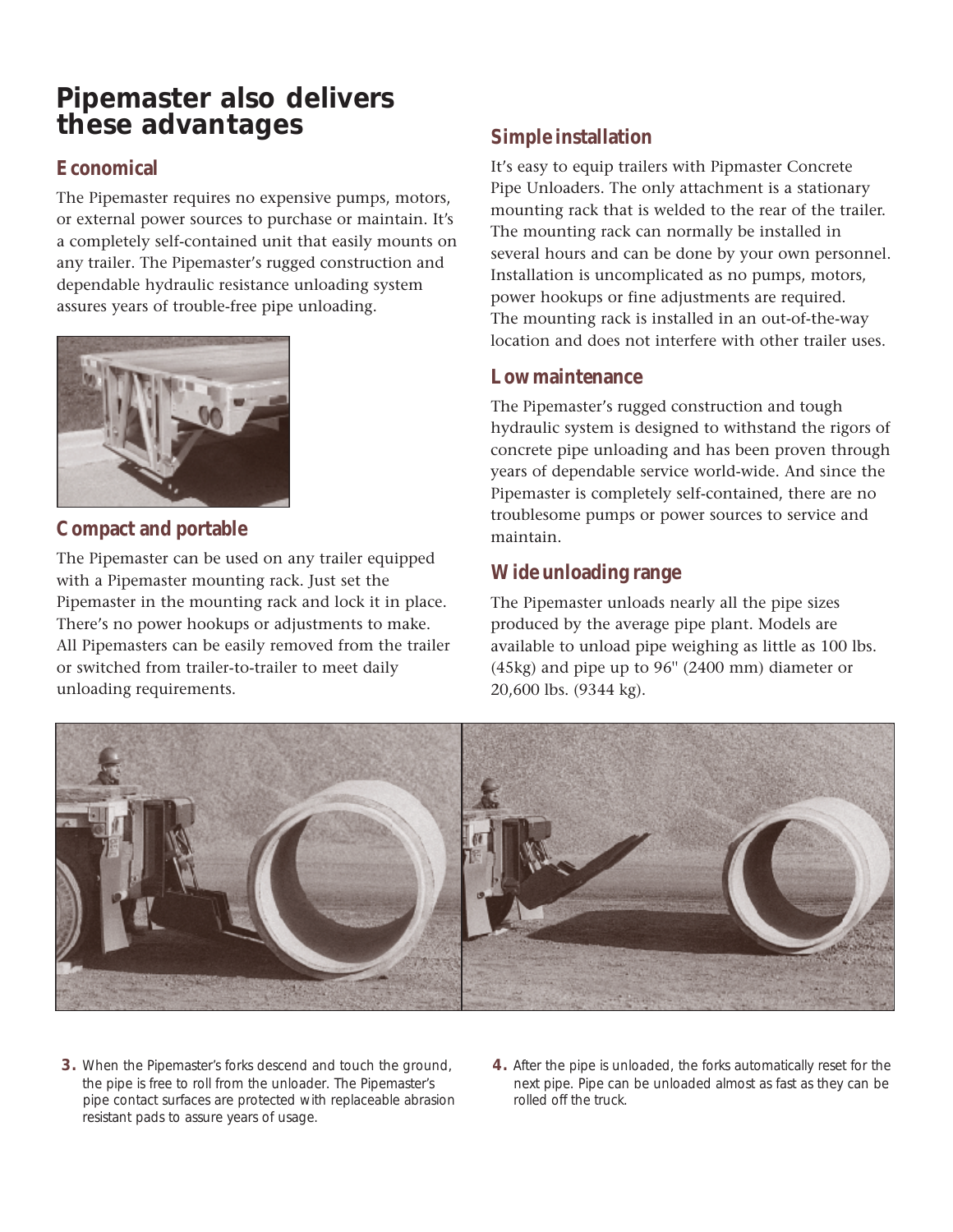# **P i p e m a s t e r** Concrete Pipe Unloaders



#### **DropDeck Series**

Pipemaster models are available for regular flatbed or drop deck trailers. The DropDeck Series lo-profile design allows the Pipemaster to be used on trailers with heights from 36'' to 46''. Air-ride trailers should be equipped with controls located near the Pipemaster unloader to raise and lower the trailer bed for extreme conditions.

#### **Model 100**

The Model 100 is the Pipemaster most widely used by concrete pipe manufacturers and fleet owners. It can unload pipe as small as 12'' (300mm) diameter or 180 lbs. (82 kg); and pipe up to 84'' (2000mm) diameter or 11,000 lbs. (4990 kg). It can unload such pipe sizes as  $60'' \times 8'$ (1500mm x 2.5m), 72'' x 6' (1800mm x 1.8m), and 84'' x 4' (2000mm x 1.2m) within the weight limit.



#### **SPECIFICATIONS:**

Maximum capacity: 11,000 lbs (4990 kg) Weight: 840 lbs. (381 kg) Height: 58 3/4'' (149.2 cm) Width: 42'' (106.7 cm) Depth: 17 3/4'' (45.2 cm)

#### **DropDeck Series:**

Maximum capacity: 11,000 lbs (4990 kg) Weight: 1,090 lbs. (495 kg) Height: 56'' (142.2 cm) Width: 41 3/16'' (104.7 cm) Depth: 26 1/2'' (67.3 cm)

### **Model 206**

The Model 206 is the largest Pipemaster available. It can unload pipe weighing as little as 500 lbs. (227 kg) and pipe up to 96'' (2400 mm) diameter or 20,600 lbs. (9344 kg). It can unload such pipe sizes as 84'' x 8' (2000 mm x 2.5m), and 96'' x 6' (2400 mm x 1.8m) within the weight limit.



#### **SPECIFICATIONS:**

Maximum capacity: 20,600 lbs (9334 kg) Weight: 2,250 lbs. (1021 kg) Height: 68 3/4'' (174.6 cm) Width: 70 1/2'' (179.1 cm) Depth: 17 3/4'' (45.2 cm)

#### **DropDeck Series:**

Maximum capacity: 20,600 lbs (9334 kg) Weight: 2,340 lbs. (1062 kg) Height: 64'' (162.6 cm) Width: 70 5/8'' (179.4 cm) Depth: 30'' (76.2 cm)

#### **Model IM Mounting Rack**

The Model IM Mounting Rack installs to the rear of the trailer and is interchangeable for use with both the model 100 and 206 Pipemaster Unloaders. The Model DD Mounting Racks are used with the DropDeck Pipemaster Unloader Series for 40'' height trailers. Special mounts are available for lower than 40'' height trailers.

#### **SPECIFICATIONS:**

Weight: 180 lbs. (82 kg) Length: 42 5/8'' (108.3 cm) Height: 32 1/4" (81.9 cm) Depth: 3 1/2'' (8.9 cm)

## **DD Models**

Weight: 166 lbs. (75.3 kg) Length: 42 5/8'' (108.3 cm) Height: 27 3/4'' (70.5 cm) Depth: 3 1/2'' (8.9 cm)

#### **Pipemaster Corporation**

Highway 61 South Mediapolis, Iowa 52637 USA **319-394-3197 • Fax 319-394-3977** Printed in the U.S.A. © 2003 HAWKEYE GROUP **CALL TOLL-FREE 800-626-1451**